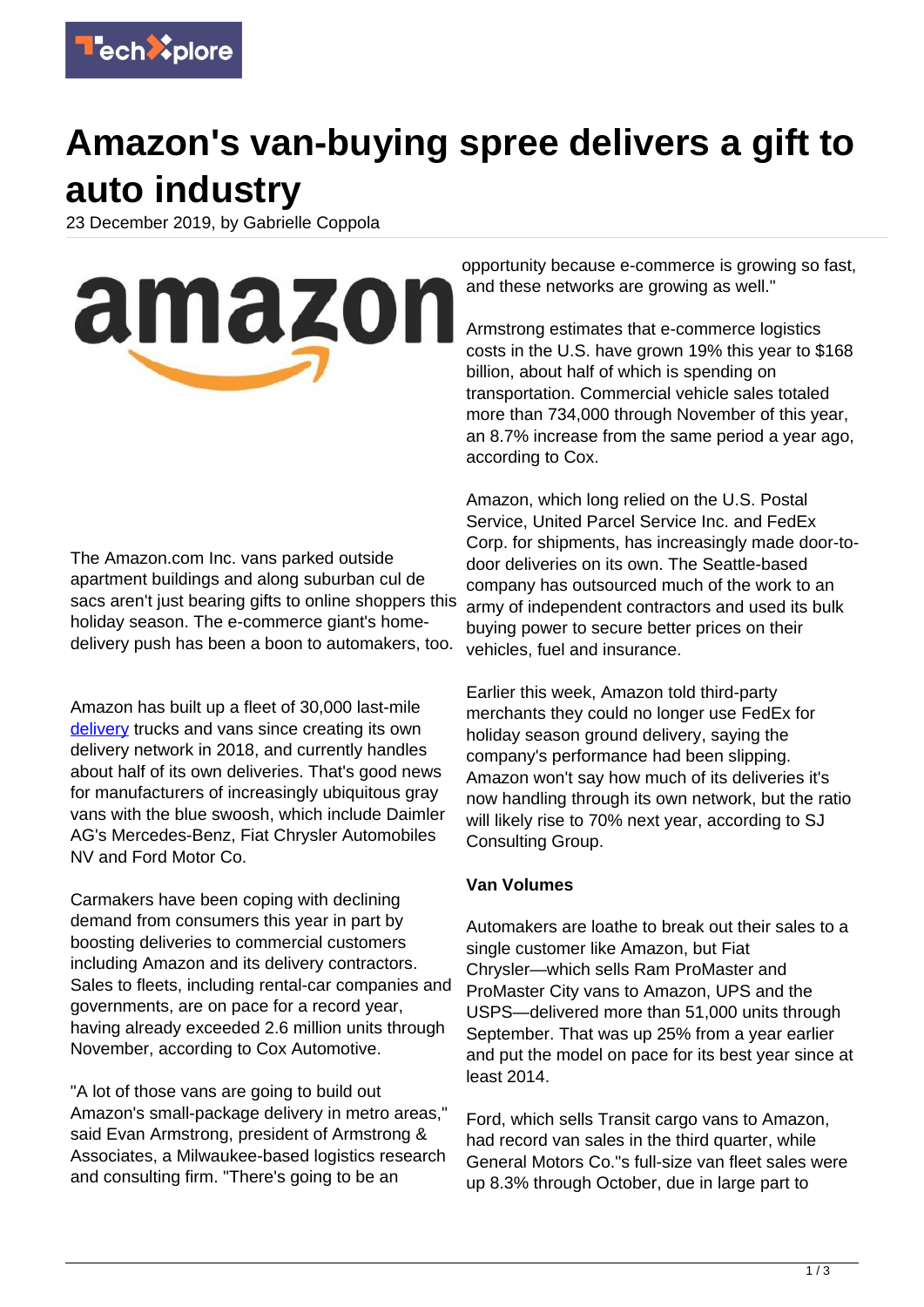

demand from online sellers and delivery companies. question hanging over 2020 is, after two years of

Van deliveries at Mercedes-Benz are up 2.9% this year, after a 9.1% gain in 2018. The German automaker announced last year that Amazon had ordered 20,000 Sprinter vans built at its new plant in North Charleston, South Carolina.

Amazon also has announced plans to order 100,000 battery-powered delivery vans from Rivian Automotive Inc., an electric car-making venture it purchased a stake in earlier this year. The first of those battery-powered vans will hit the road in 2021.

The rise of Amazon's branded fleet has also been a boon for auto dealers who repair and service these vehicles. "We're seeing a lot of increase in servicing activity due to Amazon and other retailers," said Steve Germain, owner of a dealer group with Mercedes and Ford stores in Florida, Michigan and Ohio. "It's important for them to get back in service as soon as possible, so it's great business for us."

## **Tax-Cut Tailwind**

The tax cuts President Donald Trump signed into law in late 2017 have been another tailwind for commercial vehicle sales.

Benefits under the law, which begin to phase out in 2022, double the amount of depreciation cost companies can claim for the first year of vehicle ownership—to as much as 100% in some cases. That makes it easier to buy the vehicles, which start at around \$30,000.

While the tax reform and stepped-up competition for parcel deliveries has goosed fleet sales, it's unclear how much longer this segment of the industry will be able to buoy the broader U.S. auto market. Dealers expect to sell fewer than 17 million new cars and trucks in 2020 after a five-year run above that threshold.

"We think that's changing the economics of fleet ownership, not only for rental companies, but delivery and service companies," said Charlie Chesbrough, senior economist at Cox. "A big

strong fleet, is there more upside potential, or have we tapped that out?"

©2019 Bloomberg News

Distributed by Tribune Content Agency, LLC.